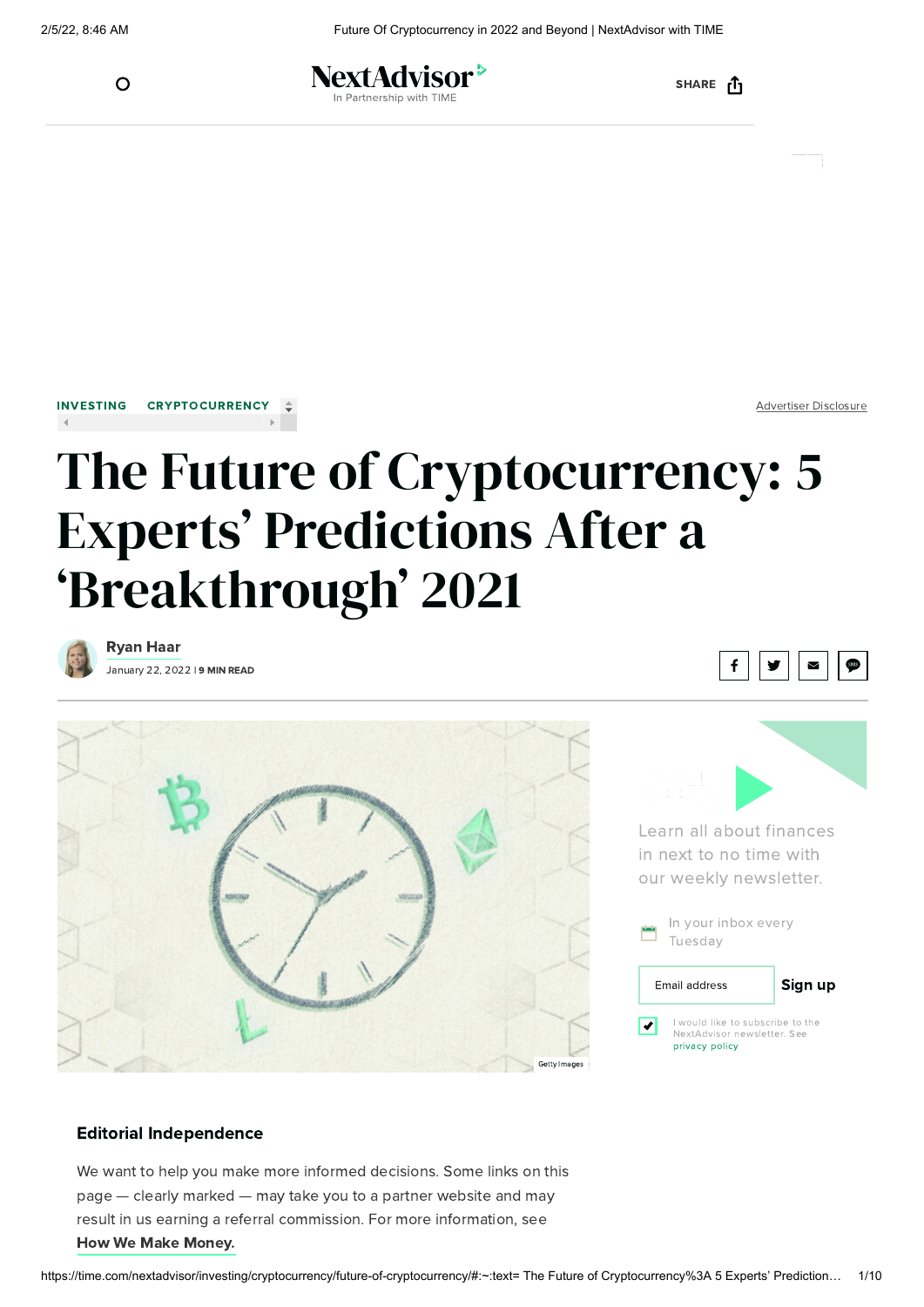

NextAdvisor<sup>></sup> In Partnership with TIME **SHARE** [ACADEMY](https://googleads.g.doubleclick.net/aclk?sa=l&ai=C0PZxOun9YbzXDYeVwgPx77SQD--8xPNn-eq03foO2tkeEAEg97vHgwFg5cLkg6QOoAG4iPqqKMgBBuACAKgDAcgDCqoEjgJP0OmuBaOsbbyAjtJ0SE737yg4V7yZ86EJvKibPBgpvgDOr24pnNDU5C5O65U3eypE5qEEmP6uJnoPjEAN3mg5R907-p10zvK9vBXbH14vUCeZs_jRnPh5VR3HQn_sghi4oXiAzD4Z08pRhCLSg1Pb9HbnY2uNoHYMiRDu57ykPSaKAqA7Xc4YHiElPEl79BVJUTP7GpVpDwCxdZeu_1szOgs2GdlJgyp8jRcHJguJrHEB9IDrP5DAET9Xe-dc-NDfStZ1OW7-J5WMyHkzAElQ70svz1Vp49wF8x487HOBMiHqJX6QdWYOPk0Mvi_vbjaH18GAj38ScubpmMNoPpGRZGP03wIy_-URRsJTYpPABMSlmu3_A-AEAaAGLoAHuMDKigOoB47OG6gHk9gbqAfulrECqAf-nrECqAfVyRuoB6a-G6gH89EbqAeW2BuoB6qbsQKoB9-fsQLYBwHSCAcIiGEQARgdsQlK4nY3sO9Me4AKA5gLAcgLAbgMAbgTnSfYEw2IFAbQFQGYFgGAFwE&ae=1&num=1&sig=AOD64_27jenMz6DbeBLO3oFZ_ji3F3BaWw&client=ca-pub-8820362605711196&nb=1&adurl=https://academy.binance.com/en/start-here%3Futm_campaign%3Dgoogleadsxacademy%26utm_source%3Dgoogleads%26utm_medium%3Dcpc%26gclid%3DEAIaIQobChMIvNySgMrn9QIVh4pwCh3xNw3yEAEYASAAEgJgvvD_BwE)

We've seen Bitcoin hit [multiple](https://time.com/nextadvisor/investing/cryptocurrency/bitcoin-price-predictions/) new all-time high prices — followed by big [drops](https://time.com/nextadvisor/investing/cryptocurrency/bitcoin-crash-continues/) — and more institutional buy-in from major companies. Ethereum, the second-biggest [cryptocurrency,](https://time.com/nextadvisor/investing/cryptocurrency/ethereum-hits-new-all-time-high-price/) notched its own new all-time high recently as well. U.S. government officials and the Biden [administration](https://time.com/nextadvisor/investing/cryptocurrency/infrastructure-bill-crypto-taxes/) have increasingly expressed interest in new regulations for [cryptocurrency.](https://time.com/nextadvisor/investing/cryptocurrency/crypto-regulation-talks-heat-up/)

All the while, people's interest in crypto has [skyrocketed](https://time.com/nextadvisor/investing/cryptocurrency/most-googled-crypto-questions-answered/): it's a hot topic not only among [investors](https://time.com/nextadvisor/investing/how-to-start-investing/) but in popular culture too, thanks to everyone from long-standing investors like Elon Musk to that kid from your high school on Facebook.

In many ways, 2021 was a "breakthrough," says Dave [Abner,](https://www.linkedin.com/in/daveabner/) head of global development at [Gemini,](https://time.com/nextadvisor/investing/cryptocurrency/gemini-review/) a popular [cryptocurrency](https://time.com/nextadvisor/investing/cryptocurrency/types-of-cryptocurrency/) exchange. "There's tremendous focus and attention being paid to [the crypto industry]."

### **[RELATED:](https://time.com/nextadvisor/investing/cryptocurrency/latest-crypto-news/) Top Crypto News This Week**

But the industry is only in its infancy and constantly evolving. That's a big part of why every new [Bitcoin](https://time.com/nextadvisor/investing/cryptocurrency/bitcoin-price-increases/) high can be easily followed by big [drops](https://time.com/nextadvisor/investing/cryptocurrency/bitcoin-crash-continues/). It's difficult to predict where things are headed long-term, but in the coming months, experts are following themes from regulation to institutional adoption of crypto payments to try and get a better sense of the market.

While exact predictions are impossible, we asked five experts about what they're paying attention to in the crypto space for the future:

#### IN THIS ARTICLE

- [Cryptocurrency](https://live-time-integration.pantheonsite.io/wp-admin/post.php?post=26929&action=edit#regulation) Regulation
- Crypto ETF [Approval](https://live-time-integration.pantheonsite.io/wp-admin/post.php?post=26929&action=edit#etf)
- Broader Institutional [Cryptocurrency](https://live-time-integration.pantheonsite.io/wp-admin/post.php?post=26929&action=edit#adoption) Adoption
- [Bitcoin's](https://live-time-integration.pantheonsite.io/wp-admin/post.php?post=26929&action=edit#bitcoin) Future Outlook
- The Future of [Cryptocurrency](https://live-time-integration.pantheonsite.io/wp-admin/post.php?post=26929&action=edit#future)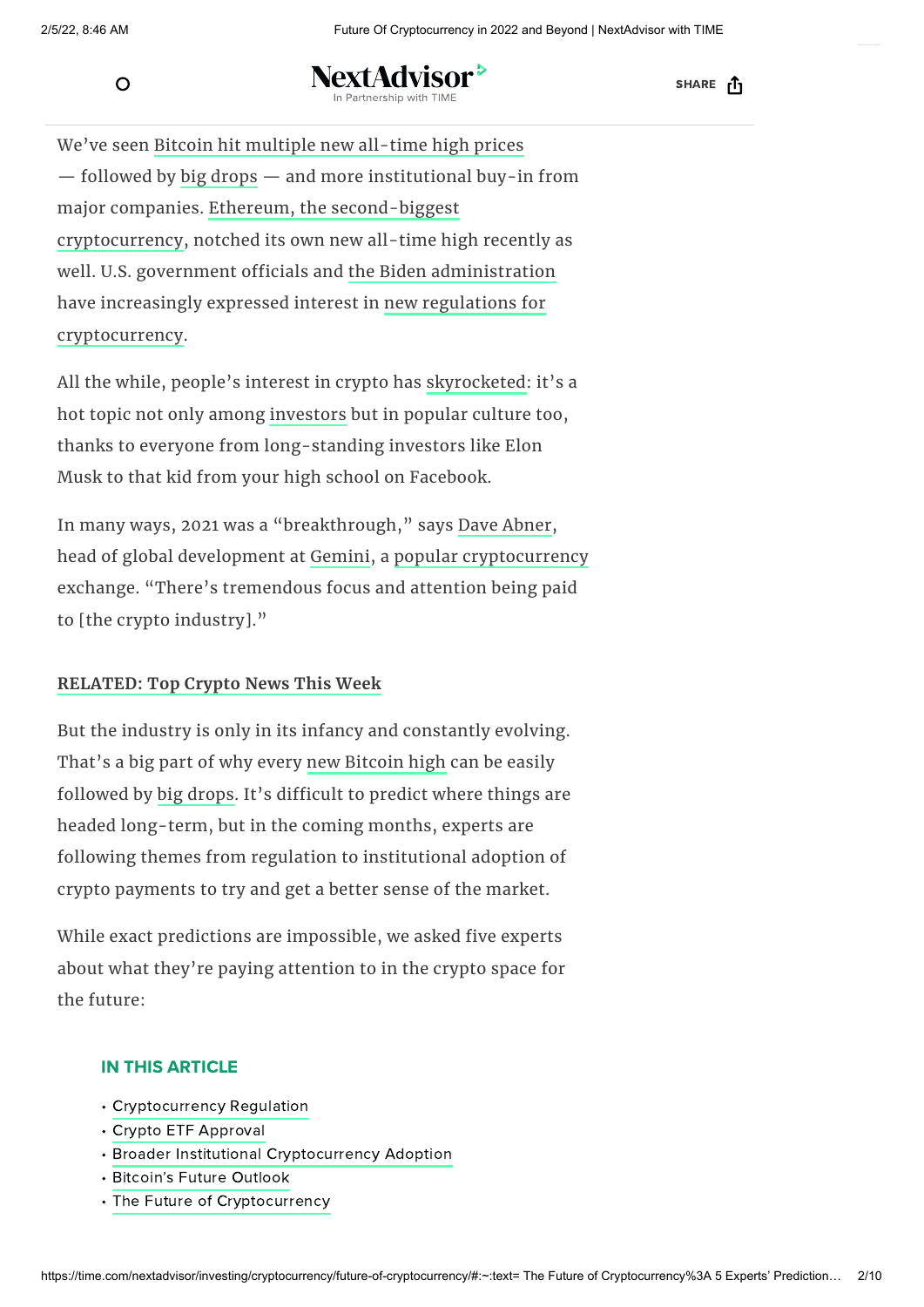

o **NextAdvisor** artnership with TIM

SHARE <sub>[1</sub>

regulation. Lawmakers in Washington D.C. and across the world are trying to figure out how to establish laws and guidelines to make cryptocurrency safer for investors and less appealing to [cybercriminals.](https://time.com/nextadvisor/investing/cryptocurrency/poly-network-hack/)

Expect continued conversations about [cryptocurrency](https://time.com/nextadvisor/investing/cryptocurrency/crypto-regulation-talks-heat-up/)

"Regulation is probably one of the biggest overhangs in the crypto industry globally," says [Jeffrey](https://www.linkedin.com/in/jeffrey-wang-00804612a/?originalSubdomain=ca) Wang, head of the Americas at Amber Group, a Canada-based crypto finance firm. "We would very much welcome clear regulation."

China announced in September that all cryptocurrency transactions in the country are illegal, effectively putting the brakes on any crypto-related activities within Chinese borders. In the U.S., things are less clear. Federal Reserve Chair Jerome Powell said recently that he has "no intention" of banning cryptocurrency in the U.S while Security and Exchange [Commission](https://www.sec.gov/news/public-statement/gensler-aspen-security-forum-2021-08-03) Chairman Gary Gensler has consistently commented on both his own agency's and the Commodity Futures Trading Commission's role in policing the industry.

Gensler [recently](https://time.com/nextadvisor/investing/cryptocurrency/latest-crypto-news/) went so far as to say investors are "likely to get hurt" if stricter regulation is not introduced. Plus, the IRS has an obvious interest in making sure investors know how to report virtual [currency](https://time.com/nextadvisor/investing/cryptocurrency/cryptocurrency-tax-guide/) when they file their taxes. Gensler's and Powell's comments are consistent with an emerging view among the Biden administration and other U.S. lawmakers that more cryptocurrency regulation is needed.

Like most things with cryptocurrency, regulation comes with hurdles. "There are different agencies that may or may not have jurisdiction to oversee everything," says Wang. "And it differs state by state."

Clear regulation would mean the removal of a "significant roadblock for cryptocurrency," says Wang, since U.S. firms and investors are operating without clear guidelines at the moment.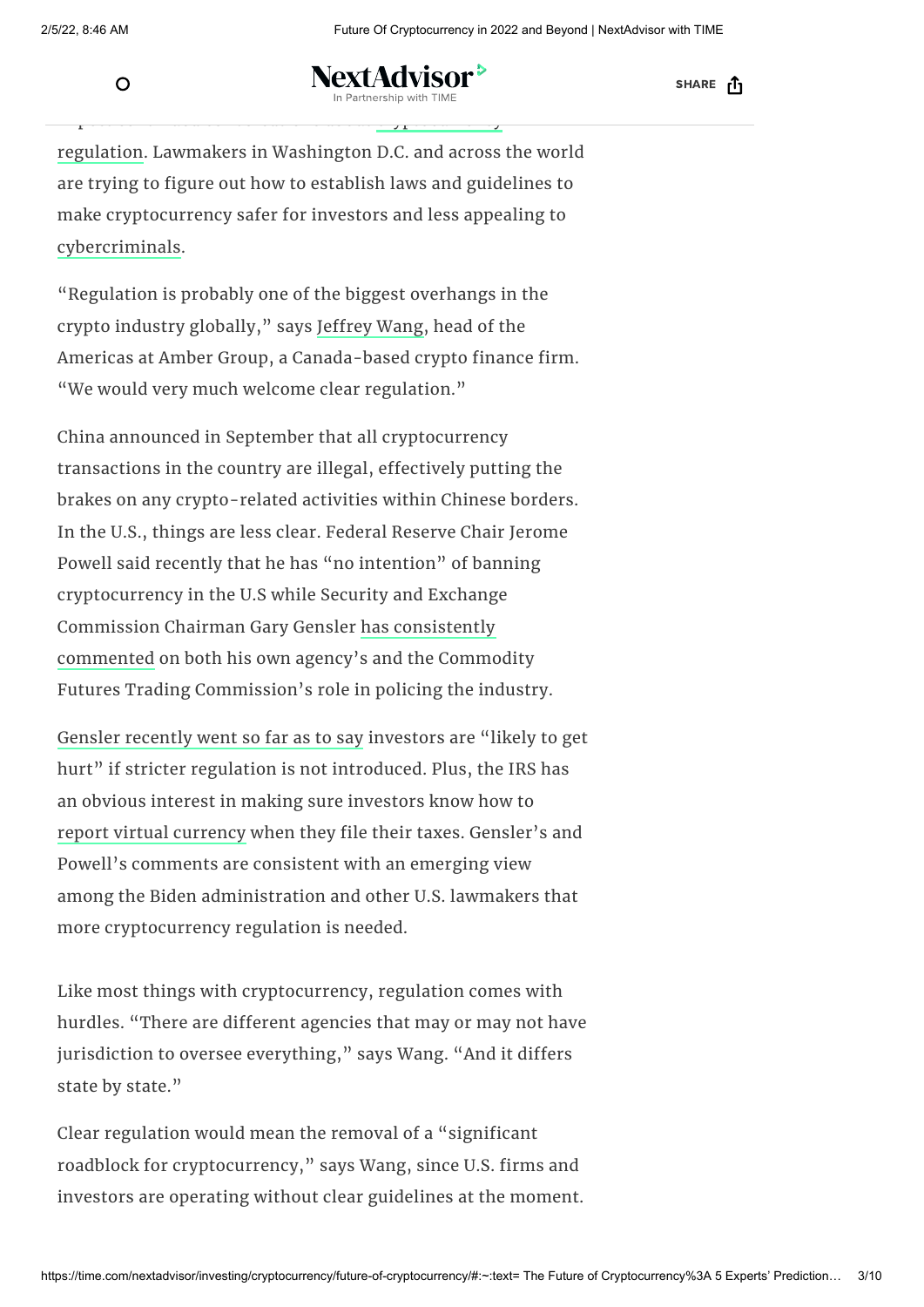$\Omega$ 

 $W_{\rm eff}$  is the could mean for investors of investors  $\mathcal{C}$  $T$  at the singe with the bipartial by the signed by the signed by the signed by the signed by the signed by the signed by the signed by the signed by the signed by the signed by the signed by the signed by the signed by

SHARE <sub>[1</sub>

president in November includes crypto tax reporting [provisions](https://time.com/nextadvisor/investing/cryptocurrency/infrastructure-bill-crypto-taxes/) that could make it easier for the IRS to track crypto activity among Americans. Even before the new legislation, that's why experts say investors should keep records of any capital gains or losses on their crypto assets. The new rules may also make it easier for investors to properly report crypto transactions.

"Exchanges will have to issue [1099-B](https://www.irs.gov/forms-pubs/about-form-1099-b) tax forms with cost basis information to investors," Shehan [Chandrasekera,](https://www.linkedin.com/in/shehanc) CPA, head of tax strategy at CoinTracker.io, a crypto tax software company, recently told [NextAdvisor.](https://time.com/nextadvisor/investing/cryptocurrency/crypto-regulation-talks-heat-up/) "This will significantly reduce the crypto tax filing burden."

Regulatory announcements can also affect the price of cryptocurrency in already volatile markets. Market volatility is why investing experts recommend keeping any cryptocurrency investments to less than 5% of your total [portfolio](https://time.com/nextadvisor/investing/cryptocurrency/how-much-your-portfolio-should-be-crypto/) and never invest anything you're not OK with losing.

Ultimately, many experts believe regulation is a good thing for the industry. "Sensible regulation is a win for everyone," says Ben [Weiss](https://www.linkedin.com/in/benweisscoinflip/), CEO and cofounder of CoinFlip, a cryptocurrency buying platform and crypto ATM network. "It gives people more confidence in crypto, but I think it's something we have to take our time on and we have to get it right."

## Crypto ETF Approval

There's already been a major breakthrough on this front, with the first [Bitcoin](https://time.com/nextadvisor/investing/cryptocurrency/bitcoin-etf-approved/) ETF making its debut on the New York Stock Exchange in October. The development represents a new and more conventional way to invest in [crypto.](https://time.com/nextadvisor/investing/cryptocurrency/how-to-invest-in-crypto-without-buying-any-crypto/) The BITO Bitcoin ETF allows investors to buy in on cryptocurrency directly from traditional investment brokerages they may already have accounts with, like Fidelity or Vanguard.

"We do it in the equity market, we do it in the bond markets, people might want it here," Gensler said at the Aspen [Security](https://www.aspensecurityforum.org/)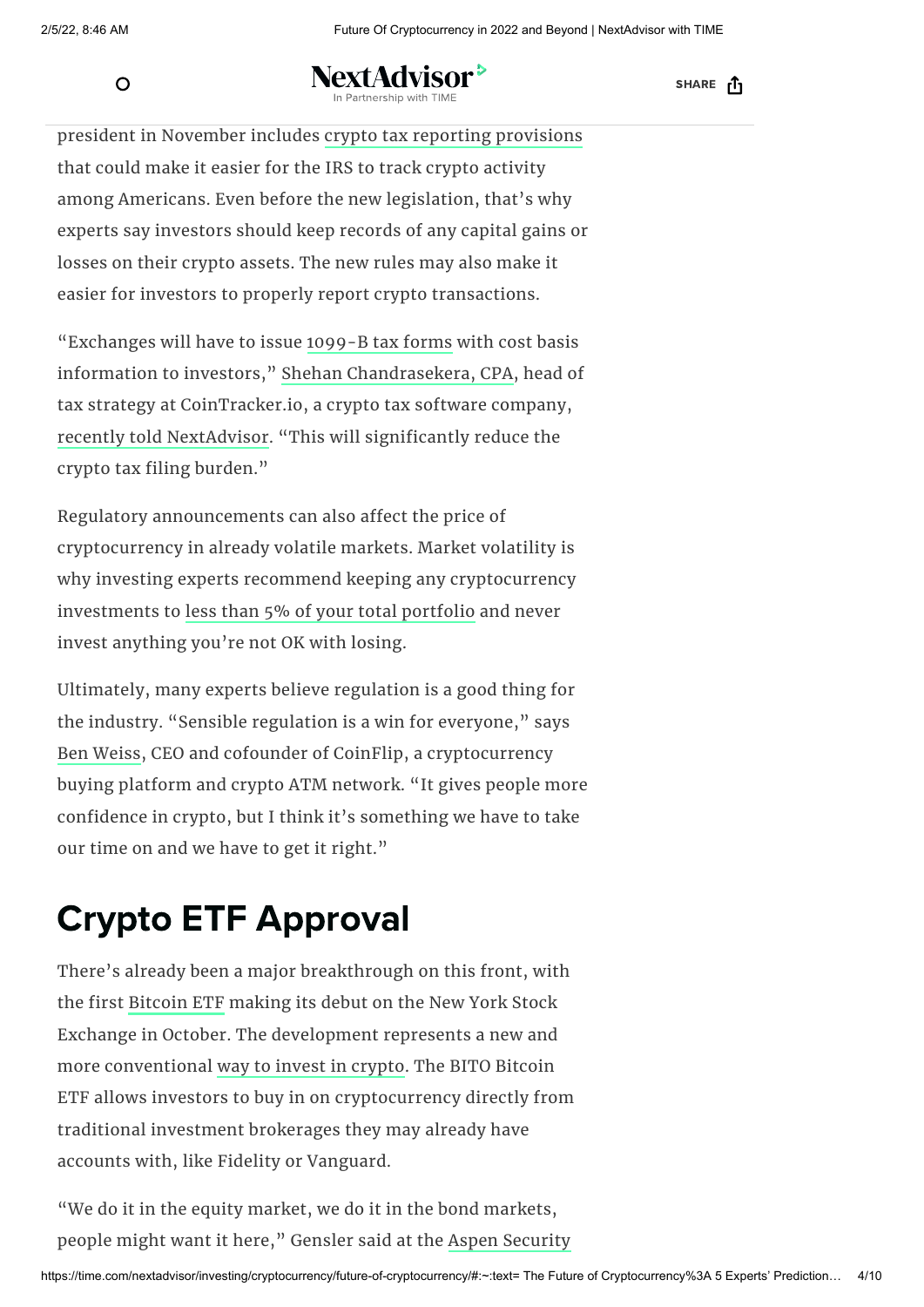$\Omega$ 

NextAdvisor<sup>></sup> But some say the BITO ETF is not [enough,](https://time.com/nextadvisor/) because while the

SHARE <sub>[1</sub>

fund is linked to Bitcoin, it does not actually hold the crypto directly. The fund instead holds Bitcoin futures [contracts](https://time.com/nextadvisor/investing/cryptocurrency/bitcoin-etf-approved/). While Bitcoin futures follow the general trends of the actual crypto, experts say it may not track the price of Bitcoin directly. For now, investors must continue waiting for an ETF that holds Bitcoin directly.

ETF approval has been in consideration by the SEC multiple times over the past few years, but BITO is the first to gain approval.

### What a crypto ETF means for investors

It's too soon to tell how many investors will get in on BITO but the fund did see lots of [trading](https://www.bloomberg.com/news/articles/2021-10-19/proshares-bitcoin-futures-etf-starts-trading-in-watershed-moment) action in its first weeks. In general, the more accessible cryptocurrency assets are within traditional investment products, the more Americans could buy in and influence the crypto market. Instead of learning to navigate a [cryptocurrency](https://time.com/nextadvisor/investing/cryptocurrency/what-are-cryptocurrency-exchanges/) exchange to trade your digital assets, you can add crypto to your portfolio directly from the same brokerage with which you already have a retirement or other traditional investment account.

However, investing in a crypto ETF, like BITO, still carries the same risk as any crypto investment. It's still a speculative and volatile investment. If you're not willing to lose the money you put into crypto by purchasing on an exchange, then you shouldn't put it in a crypto fund either. Carefully consider if you're willing to take on the risk of having [cryptocurrency](https://time.com/nextadvisor/investing/cryptocurrency/questions-to-ask-before-buying-cryptocurrency/) in your portfolio at all.

## Broader Institutional Cryptocurrency Adoption

Mainstream companies across multiple industries took interest  $-$  and in some cases themselves invested in  $-$  cryptocurrency and blockchain in 2021. AMC, for example, recently announced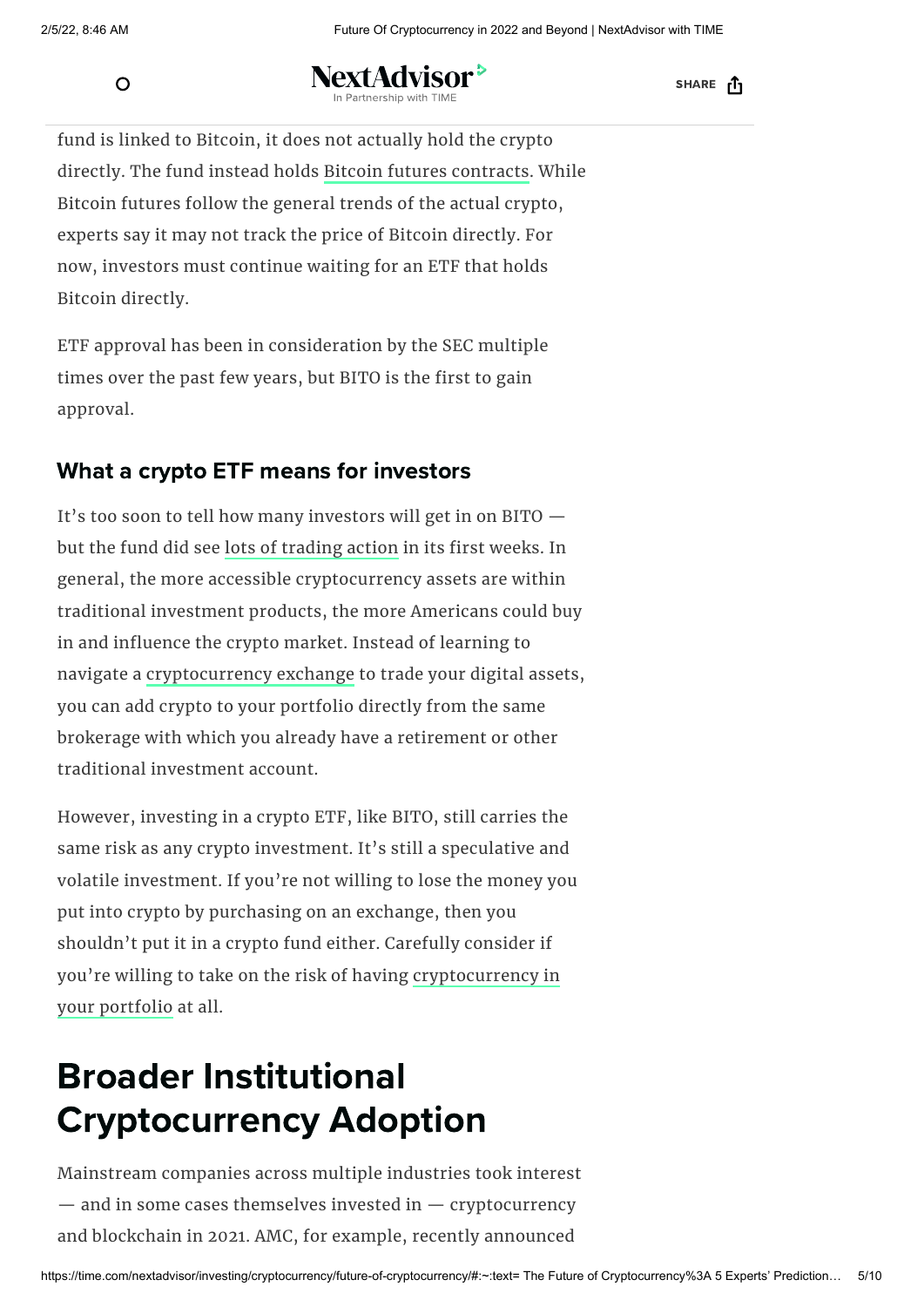**NextAdvisor<sup>></sup>** Figure 2022 - The PayPal and [Squar](https://time.com/nextadvisor/investing/cryptocurrency/should-you-buy-crypto-on-robinhood-venmo-paypal/)[e](https://time.com/nextadvisor/) are also better and Square are also better and Square are also better and Square are also better and Square are also better and Square are also better and Square are also better and Squa

SHARE [1]

crypto by allowing users to buy on their platforms. Tesla continues to go back and forth on its [acceptance](https://www.reuters.com/business/autos-transportation/tesla-will-most-likely-restart-accepting-bitcoin-payments-says-musk-2021-07-21/) of Bitcoin payments, though the company holds [billions](https://www.reuters.com/technology/tesla-shares-lag-bitcoin-plunges-china-crackdown-2021-05-19/) in crypto assets. Experts predict more and more of this buy-in.

"We've seen a tremendous amount of inflow of attention, and that's going to continue to drive the growth of the industry for a while now," says Abner.

Some experts predict bigger, global corporations could jumpstart this adoption even more in the latter half of this year. "What we're looking at is institutions getting involved in crypto, whether it's Amazon or the big banks," says Weiss. A huge retailer like Amazon could "create a chain reaction of others accepting it," and would "add a lot of credibility."

Indeed, Amazon has recently sparked rumors that it's making moves to that end by sharing a job [posting](https://www.amazon.jobs/en/jobs/1644513/digital-currency-and-blockchain-product-lead) for a "digital currency and blockchain product lead." [Walmart](https://www.bloomberg.com/news/articles/2021-08-16/walmart-seeks-a-crypto-expert-to-oversee-digital-currency-push) is also recruiting a crypto expert to oversee its blockchain strategy.

### What more institutional adoption means for investors

While paying for things in [cryptocurrencies](https://time.com/nextadvisor/investing/cryptocurrency/should-you-use-crypto-like-cash/) doesn't make sense for most people right now, more retailers accepting payments might change that landscape in the future. It'll likely be much longer before it'll be a smart financial decision to spend Bitcoin on goods or services, but further institutional adoption could bring about more use-cases for everyday users, and in turn, have an impact on crypto prices. Nothing is guaranteed, but if you buy cryptocurrency as a long-term store of value, the more "real world" uses it has, the more likely demand and value will increase.

## Bitcoin's Future Outlook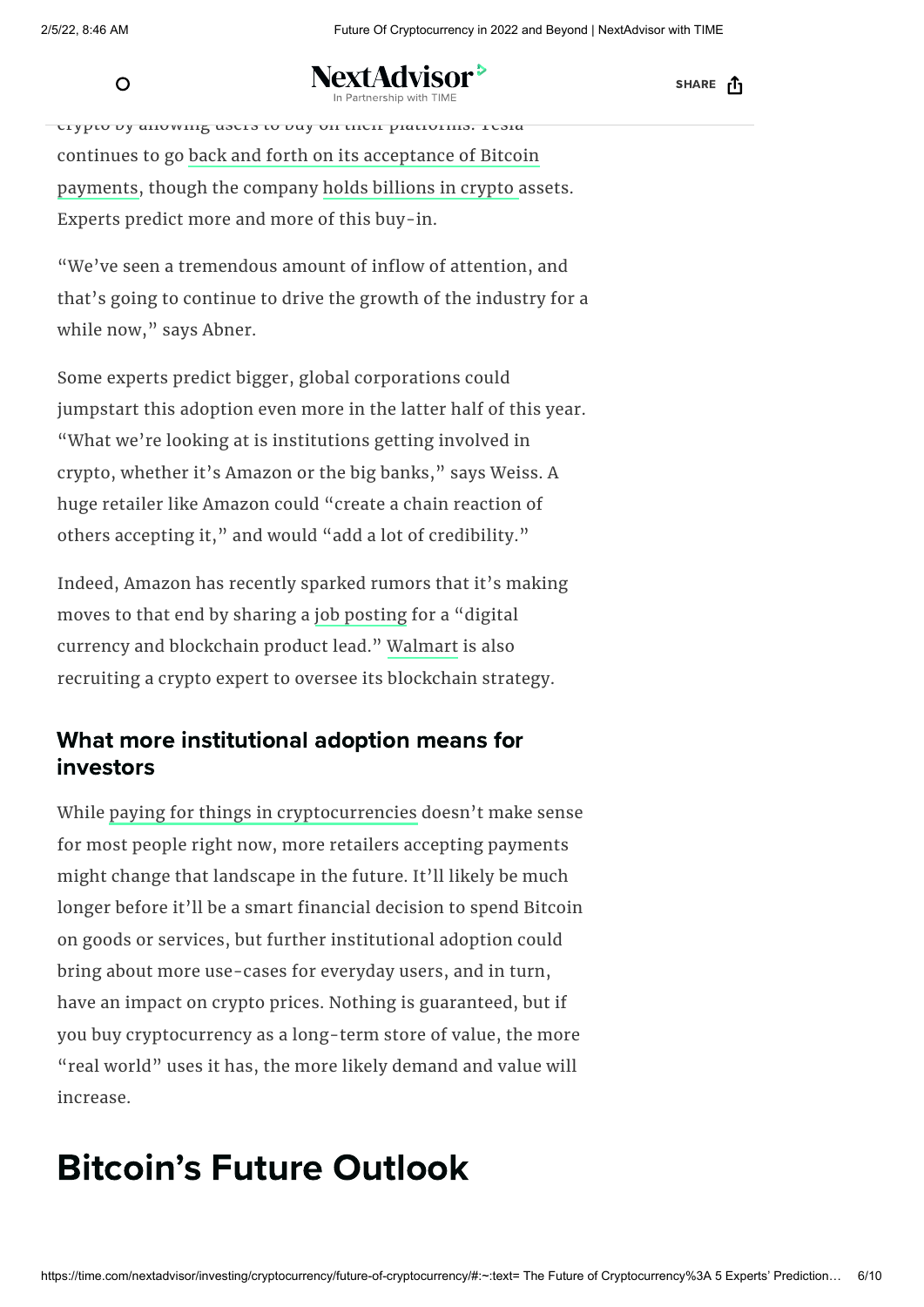NextAdvisor <sup>></sup> because it the largest crypto[currency](https://time.com/nextadvisor/) by mathematic cryptocurrency by mathematic cryptocurrency by mathematic conduction  $\mathbb{R}^n$ 

SHARE <sub>[1</sub>

rest of the market tends to follow its trends.

[Bitcoin's](https://time.com/nextadvisor/investing/cryptocurrency/bitcoin-price-increases/) price had a wild ride in 2021, and in November set another new [all-time](https://time.com/nextadvisor/investing/cryptocurrency/bitcoin-price-increases/) high price when it went over \$68,000. This latest record high follows previous high points over \$60,000 in April and October, as well as a [summer](https://time.com/nextadvisor/investing/cryptocurrency/bitcoin-crash-continues/) drop to less than \$30,000 in July. This volatility is a big part of why experts recommend keeping your crypto [investments](https://time.com/nextadvisor/investing/cryptocurrency/how-much-your-portfolio-should-be-crypto/) to less than 5% of your portfolio to begin with.

But how high will Bitcoin go? Plenty of experts say it's only a matter of when, not if, it Bitcoin hits [\\$100,000.](https://time.com/nextadvisor/investing/cryptocurrency/bitcoin-price-predictions/) Bitcoin's past may provide some clues as to what to expect looking forward, according to Kiana [Danial](https://www.linkedin.com/in/kiana-danial-ceo-48939414/), author of "Cryptocurrency Investing for Dummies."

Danial says there have been plenty of huge spikes followed by pullbacks in Bitcoin's price since 2011. "What I expect from Bitcoin is volatility short-term and growth long-term."

### What Bitcoin price volatility means for investors

Bitcoin's volatility is more reason for investors to play a steady long game. If you're buying for long-term growth potential, then don't worry about short-term swings. The best thing you can do is not look at your cryptocurrency investment, or "set it and forget it." As experts [continue](https://time.com/nextadvisor/investing/cryptocurrency/bitcoin-hits-lowest-price-in-a-month/) to tell us each time there's a price [swing](https://time.com/nextadvisor/investing/cryptocurrency/bitcoin-price-increases/) — whether up or down — emotional reaction can cause investors to act rashly and make decisions that result in losses on their investment.

## The Future of Cryptocurrency

We can speculate on what value cryptocurrency may have for investors in the coming months and years (and many will), but the reality is it's still a new and speculative investment, without much history on which to base predictions. No matter what a given expert thinks or says, no one really knows. That's why it's